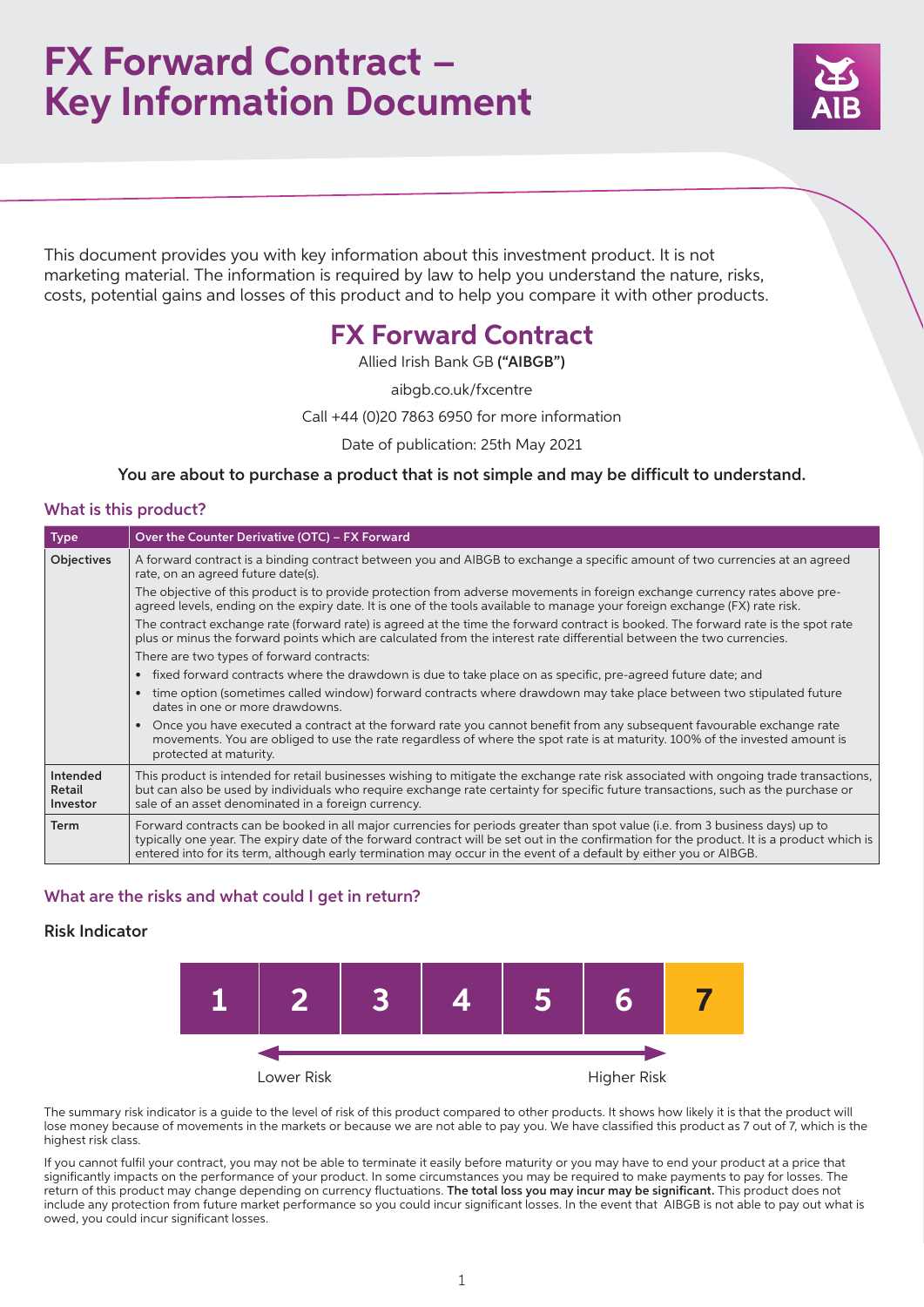# **FX Forward Contract – Key Information Document**



## How long should I hold it and can I take money out early?

This product cannot be sold or transferred and there is no recommended holding period, it is a product which is entered into for its term. This product can only be matured on the date(s) agreed with AIB. Early termination may occur in the event of a default by either you or AIB.

### Performance scenarios

#### Market developments in the future cannot be accurately predicted. The scenarios shown are only an indication of some of the possible outcomes based on recent returns. Actual returns could be lower.

Scenarios below are based upon a EUR/GBP forward contract assuming a nominal amount of £100,000 at an agreed exchange rate for delivery in 3 months. This table shows the money you could get back or pay after costs in 3 months' time (should you require to terminate the contract), under different scenarios assuming a nominal value of £100,000. The tax legislation of the United Kingdom may have an impact on your actual payout. The figures do not take into account your personal tax situation, which may also affect how much you get back.

| Nominal Amount £100,000    |                                                                                                  |           |     |     |  |  |  |
|----------------------------|--------------------------------------------------------------------------------------------------|-----------|-----|-----|--|--|--|
| <b>Scenarios</b>           |                                                                                                  | 3 Month   |     |     |  |  |  |
| <b>Stress Scenario</b>     | What you might get back/or pay after costs. Average                                              | (E10,000) | N/A | N/A |  |  |  |
|                            | return/loss over nominal amount each year                                                        | $-10%$    |     |     |  |  |  |
| Unfavourable Scenario      | What you might get back/or pay after costs. Average<br>return/loss over nominal amount each year | (E5,300)  | N/A | N/A |  |  |  |
|                            |                                                                                                  | $-5.30%$  |     |     |  |  |  |
| Moderate Scenario          | What you might get back/or pay after costs. Average                                              | £300      | N/A | N/A |  |  |  |
|                            | return/loss over nominal amount each year                                                        | 0.30%     |     |     |  |  |  |
| <b>Favourable Scenario</b> | What you might get back/or pay after costs. Average<br>return/loss over nominal amount each year | £5.100    | N/A | N/A |  |  |  |
|                            |                                                                                                  | 5.10%     |     |     |  |  |  |

## What happens if AIBGB is unable to pay out?

We are covered by the Financial Services Compensation Scheme (FSCS). You may be entitled to compensation from this scheme if we are unable to meet any of our liabilities to you. Where an entitlement to compensation is established, the compensation payable will be the total of your net loss or £85,000 (whichever is the lesser). Further information about compensation arrangements is available from the Financial Services Compensation Service (www.fscs.org.uk).

## What are the costs?

The Reduction in Yield (RIY) shows what impact the total costs you pay will have on the performance of the product. The total costs take into account one-off, ongoing and incidental costs.

The amounts shown here are the cumulative costs of the product itself, for three different holding periods. They include potential exit penalties. The figures assume a nominal value of £100,000. The figures are estimates and may change in the future.

## Table 1: Costs over time

The person selling you or advising you about this product may charge you other costs. If so, this person will provide you with information about these costs, and show you the impact that all costs will have on your investment over time.

| Notional Amount Scenarios £100.000 | If you end after 3 months | If you end after (1) years | If you end after (3) years |
|------------------------------------|---------------------------|----------------------------|----------------------------|
| <b>Total Costs</b>                 | £1.400                    | N/A                        | N/A                        |
| Impact on return (RIY) per year    | $*1.40\%$                 | N/A                        | N/A                        |